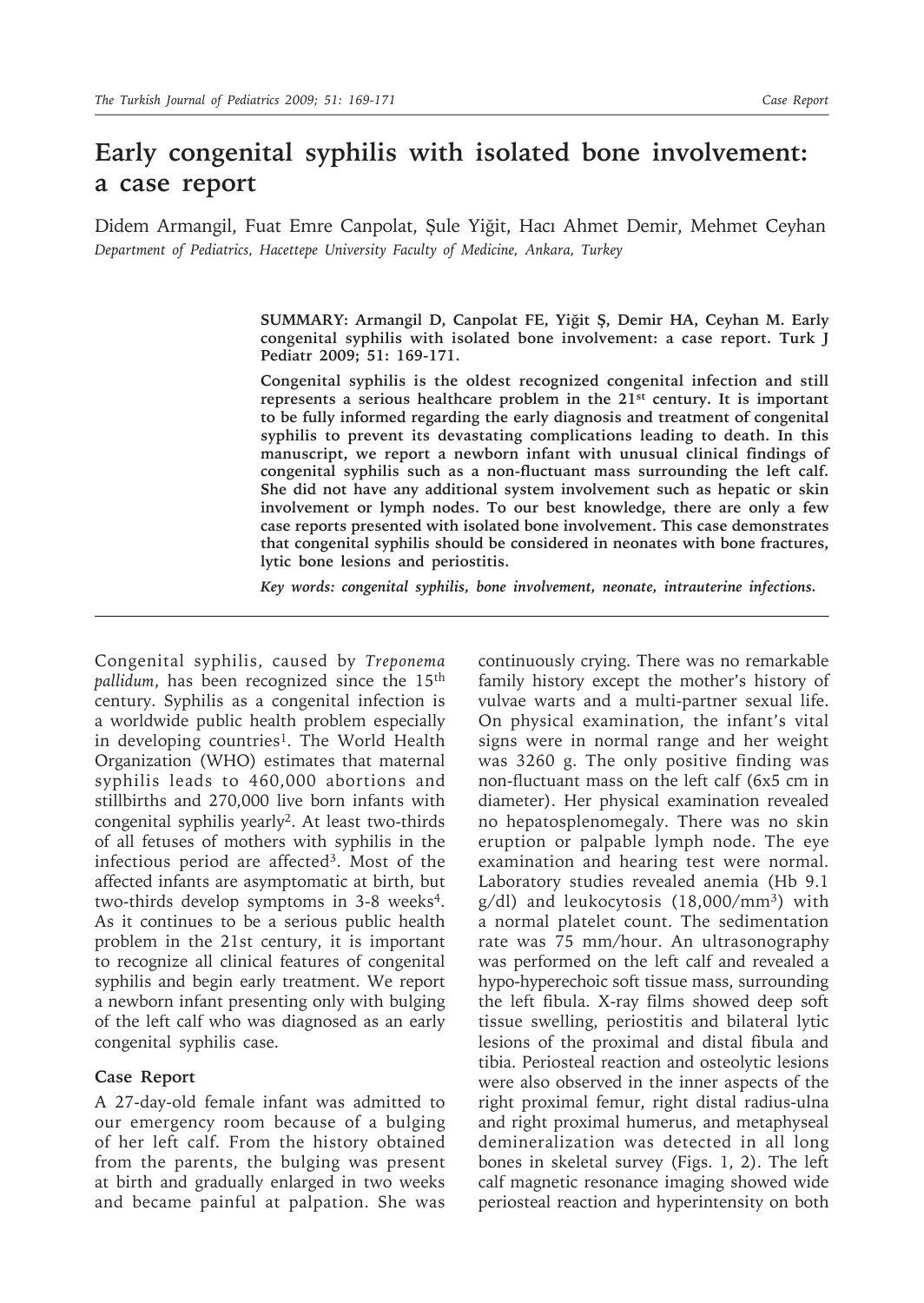

**Fig. 1.** Periosteal reaction and metaphyseal demineralization of the radius and ulna.



Fig. 2. Osteolytic lesions of the proximal tibial metaphysis.

proximal and distal metaphysis of the fibula and tibia. The Venereal Disease Research Laboratory (VDRL) test was reactive with 1:32 dilutions and *T. pallidum* hemagglutination (TPHA) test was reactive with 1:640 dilutions. VDRL tests for syphilis in both parents were reactive with 1:32 dilutions and TPHA with 1:1280 dilutions. A course of intravenous penicillin G was given to the patient for 10 days, with a resolution of the swelling within three days. The mother and the father were also treated with benzathine penicillin G. We planned to re-evaluate our patient for non-treponemal test, with repeat testing every two-three months until they became non-reactive or diminished four-fold.

## **Discussion**

After the successful treatment of syphilis cases with penicillin in 1943, the disease incidence showed dramatic decline in the mid 1950s.

However, several articles have been published recently reporting an increase in syphilis incidence, in the late 1980s in the United States and in the late 1990s in the United Kingdom1,4,5. In 2001, WHO estimated that there were approximately 12 million new cases of syphilis in adults globally, with increased prevalence noted in South and Southeast Asia and sub-Saharan Africa6.

Congenital syphilis occurs when *T. pallidum* crosses the placenta from mother to fetus or during birth by contact with an infectious lesion7. Congenital syphilis may appear in two forms. The earliest form begins in the first two years of life and is characterized by cutaneous findings similar to those of acquired secondary syphilis<sup>8</sup>. Lesions are most commonly macular and papular, or purely papular, at first bright violaceous red, and then fading to a copper color<sup>9</sup>.

Bone involvement occurs in 60-80% of all untreated early congenital syphilis cases and radiographic abnormalities may be noted in  $20\%$  of infants with asymptomatic infection<sup>10</sup>. Bone lesions commonly affect the tibia and other long bones of the body, and are usually multiple and symmetric7. The lesions can be classified as osteochondritis, osteomyelitis and osteoperiostitis9. The bone involvement can be very painful, causing an infant to refuse to move the extremity, and this finding is diagnosed as pseudoparalysis of Parrot<sup>11</sup>.

Bulging of an extremity and tenderness in a newborn infant should be evaluated immediately. The differential diagnosis includes fractures, cellulitis, soft tissue tumors, osteomyelitis, vascular abnormalities and other intrauterine infections.

Other findings in early congenital syphilis include rhinitis, hepatosplenomegaly, lymphadenopathy, and failure to thrive. Anemia, leukocytosis, thrombocytopenia, hypoproteinemia, hypoalbuminemia, hyperbilirubinemia, and elevated liver enzyme levels can also occur<sup>12</sup>. The late presentation of congenital syphilis, generally occurring after two years of age, is characterized by lesions of the bones (perisynovitis, gummas, tooth malformations, saddle nose), cornea (interstitial keratitis), and central nervous system (tabes dorsalis, seizures, generalized paresis)<sup>9</sup>. The laboratory methods for diagnosis of early syphilis are dark-field examination and direct fluorescent antibody tests from lesion